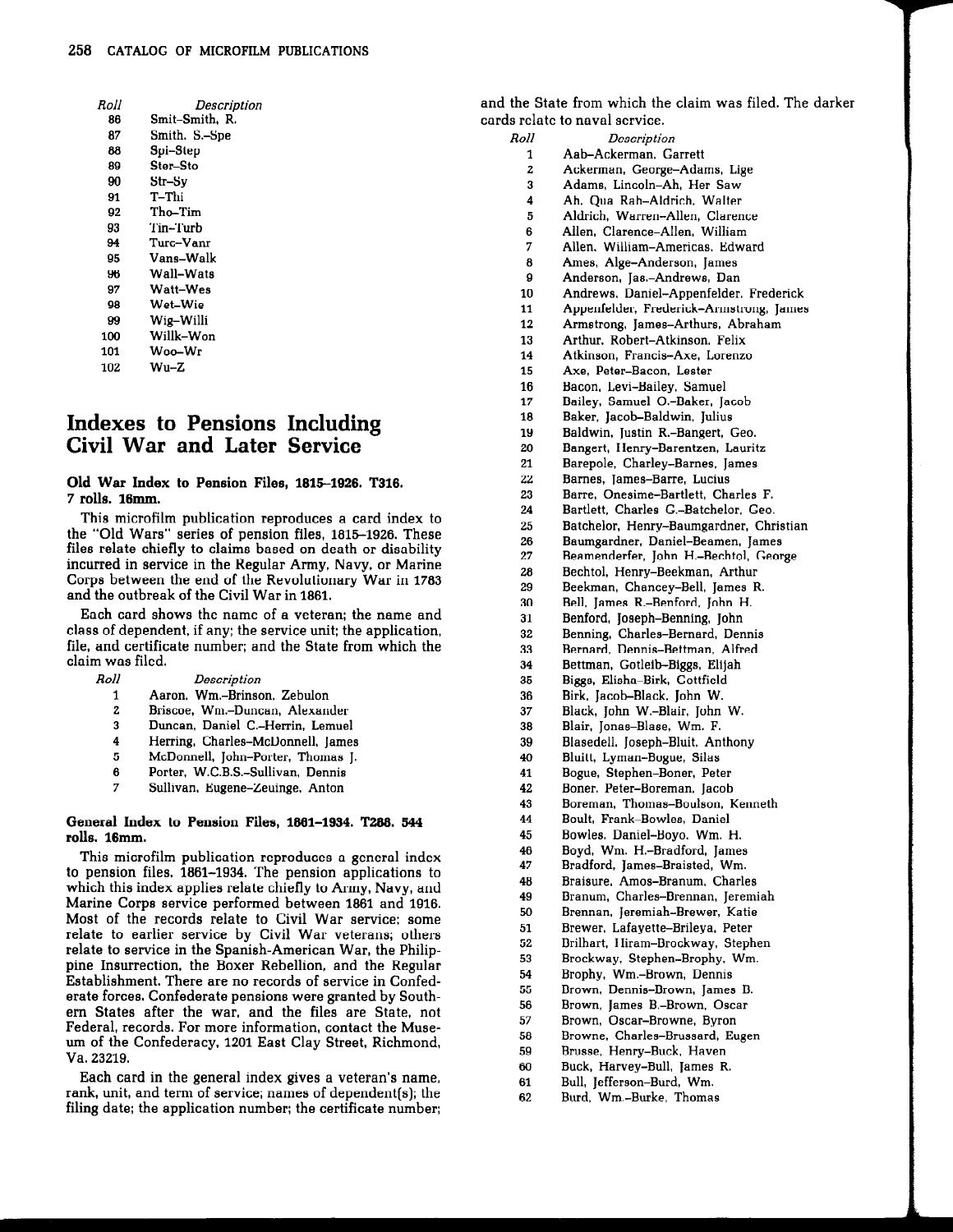Roll **Description** Burke, Thomas-Burns, Hiram Burns, Hiram-Burt, Lucius 64 Burt, Luther—Butcher. Jesse 65 66 Butcher, John—Buzan.Wm. 67<br>68 Buzan, Wm.-Cager, Robert Cagg, Andrew-Callahan, John 69 Callahan, John-Campbell, Geo. 70 Campbell, Geo. S.-Canfield, Lewis 71 Canfield, Lewis-Carkhuff. John Carkhuff, Samuel-Carpenter, Harry 72 73 Carpenter, Harry—Carroll, James 74 Carroll, James-Carter, Lewis 75 Carter, Lewis-Case, Henry 0. 76 Case, Henry W.—Castle. Wm. D. 77 Castle. Wm.—Chadwick, Adel 78 Chadwick. Albert—Chance, Wm. T. 79 Chance. Wm. W.—Chappel, Robert Chappel, Robert C.-Cheney, Isaiah 81 Cheney. Ithamar—Chrisman, Lorenzo Chrisman, Luke—Clammer, Jacob 82 83<br>84 Clamor. Engracio—Clark, Hiland Clark, Hinman H.–Clark, Vincent B. 85<br>86 Clark, Vincent E.-Cleveland, Albert B. Cleaveland, Albert H.-Cline, Wm. 87<br>88 Cline, Wm.—Cobb, Oliver Cobb, Oliver—Coggin, Wm. T. Coggins. Anthony—Cole, Robert H. 89 Cole, Robert M.—Collins, Berta 91 Collins. Bertrand—Colton, Edward Colton, Edward H.-Conger, Alex. 92 93 Conger. Anson—Connolly, Bart Connolly. Bernard—Cook, Christopher 95 Cook. Christopher—Cooley. Nathan L. Cooley, Nathan M.-Cooper, Wyley 96 97 Cooper. Youle—Cornelius. Gust. Cornelius. Hardin—Cotter, Michael 98 Cotter. Michael—Cowan. Theodore 100 Cowan. Theodore—Coyle. James J. Coyle, James J.-Crandall, James R. 101 Crandall, James S.-Crays, Andrew 102 Crays. David—Crockett, Francis M. 103 104 Crockett, Francis T.-Crosser, Adam Crosser. Harrison-Crumrine. Bishop 105 Crumrine. Boyd—Cummins. Oliver 106 107 Cummins. Orange S.-Curry, Michael Curry, Michael—Dabney, Clark 108 109 Dabney. Cornelius—Danforth. Clarence Danforth, Clarence—Daniels. Isaiah 110 Daniels, J. S.-Davenport, Alfred 111 112 Davenport, Alfred—Davis. Decon 113 Davis, Dewey—Davis, John P. Davis, John P.-Davison, Isaiah 114 Davison, Jacob-Dean. Charles B. 115 Dean. Charles B.-Decook, Henry 116 117 Decook, Peter-Delap, Joseph 118 Delap, Joseph-Dennewitz, Conrad Denney, Abram—Deschler. Maurice 119 120 Deschler. Valentine—Dewitt, Geo. W. 121 Dewitt. Geo. W.—Dickson, Benjamin Dickson, Benjamin—Dillon, John F. 122 Dillon, John F.-Dixon, Joseph C. 123 124 Dixon, John-Dohn, Adam Dohn. Andrew—Donnely, William 125 Donnely, William—Doss. Charles 126

| Roll       | Description                                                            |
|------------|------------------------------------------------------------------------|
| 127        | Doss, Charles W.-Dow, Francis R.                                       |
| 128        | Dow, Frank–Doyle, Cornelius                                            |
| 129        | Doyle, James-Doyle, Jacob                                              |
| 130        | Doyle, James-Drinkwater, Alpheus                                       |
| 131        | Drinkwater, Charles-Duff, James W.                                     |
| 132        | Duff, James W.-Duncan, Joseph                                          |
| 133        | Duncan, Joseph-Dunn, Thomas                                            |
| 134        | Dunn, Thomas B .- Dutton, Edward                                       |
| 135        | Dutton, Edward-Earl, Robert R.                                         |
| 136        | Earl, Robert W.-Eberling, Wm.                                          |
| 137        | Eberly, Albert M.-Edmonds, John                                        |
| 138        | Edmonds, John A.-Eggers, Emil                                          |
| 139        | Eggers, Peter-Eliott, Halbert                                          |
| 140        | Eliott, James-Ellis, John B.                                           |
| 141        | Ellis, John C.-Emerson, James P.                                       |
| 142        | Emerson, James R.-Engstrom, John                                       |
| 143        | Engstrom, John-Erb, George                                             |
| 144        | Erb, Harvey-Estover, George                                            |
| 145        | Estrada, Antonio-Evans, Wm. T.                                         |
| 146        | Evans, Wm. T.-Failing, Charles                                         |
| 147        | Failing, Cornelius-Farmer, Thompson                                    |
| 148        | Farmer, Traais-Faunce, George                                          |
| 149        | Faunce, Martin-Fennen, Henry                                           |
| 150        | Fenner, Albert C.-Fesler, Benjamin                                     |
| 151        | Fesler, Cassius A.-Filey, Wm. H.                                       |
| 152        | Filley, Wm. H.-Fish, Thomas S.                                         |
| 153        | Fish, Thomas J.-Fitch, John A.                                         |
| 154        | Fitch, John A.-Flanders. Samuel                                        |
| 155        | Flanders, Samuel B.-Flew, William                                      |
| 156        | Flewallen, Alfred-Foglesang, Eli W.                                    |
| 157        | Foglesang, Nathaniel-Ford, John B.                                     |
| 158        | Ford, John-Foster, Aaron                                               |
| 159        | Foster, Aaron-Fowler, Olin N.                                          |
| 160        | Fowler, Oliver-Francisco, Juan                                         |
| 161        | Francisco, Levi-Frech, Henry                                           |
| 162        | Frech, Hubert-French, John                                             |
| 163        | French, John-Frost, Benjamin                                           |
| 164        | Frost, Benjamin-Fuller, John W.<br>Fuller, John W.-Furneisen, H.       |
| 165        |                                                                        |
| 166        | Furneld, George-Callagher, Jas. H.<br>Gallagher, James H.-Garcelon, W. |
| 167        | Garch, Joseph-Garnier, John                                            |
| 168        | Garnier, Joseph-Gaston, James                                          |
| 169<br>170 | Gaston, James W.-Gee, Charles R.                                       |
| 171        | Gee, Christopher C.–Gehris, Wilson                                     |
| 172        | Gehrike, Albert-German, Linsey                                         |
| 173        | German, Littleton-Gibson, James L.                                     |
| 174        | Gibson, James M.-Gilbert, John B.                                      |
| 175        | Gilbert, John C.-Gilliam, Peter                                        |
| 176        | Gilliam, Primus-Givier, Edwin                                          |
| 177        | Givier, George-Glidden, Arno                                           |
| 178        | Glidden, Augustus-Golden, Andrew                                       |
| 179        | Golden, Andrew-Goodrich, Bertrand                                      |
| 180        | Goodrich, Bethuel-Gorham, William                                      |
| 181        | Gorham. Wm. E.-Gowman, Wm.                                             |
| 182        | Gowner, Lewis-Grane, Herman                                            |
| 183        | Grane, Mikal O.-Gray, Edward                                           |
| 184        | Gray, Edward-Green, David L.                                           |
| 185        | Green, David M.-Greenberger, B.                                        |
| 186        | Greenburgh, Samuel-Gresh, Henry                                        |
| 187        | Gresh, Samuel-Griggs, Albert P.                                        |
| 188        | Griggs, Alexander-Gross, Daniel                                        |
| 189        | Gross, Daniel-Guest, John W.                                           |
| 190        | Guest, Joseph-Gutline, Ethru F.                                        |
|            |                                                                        |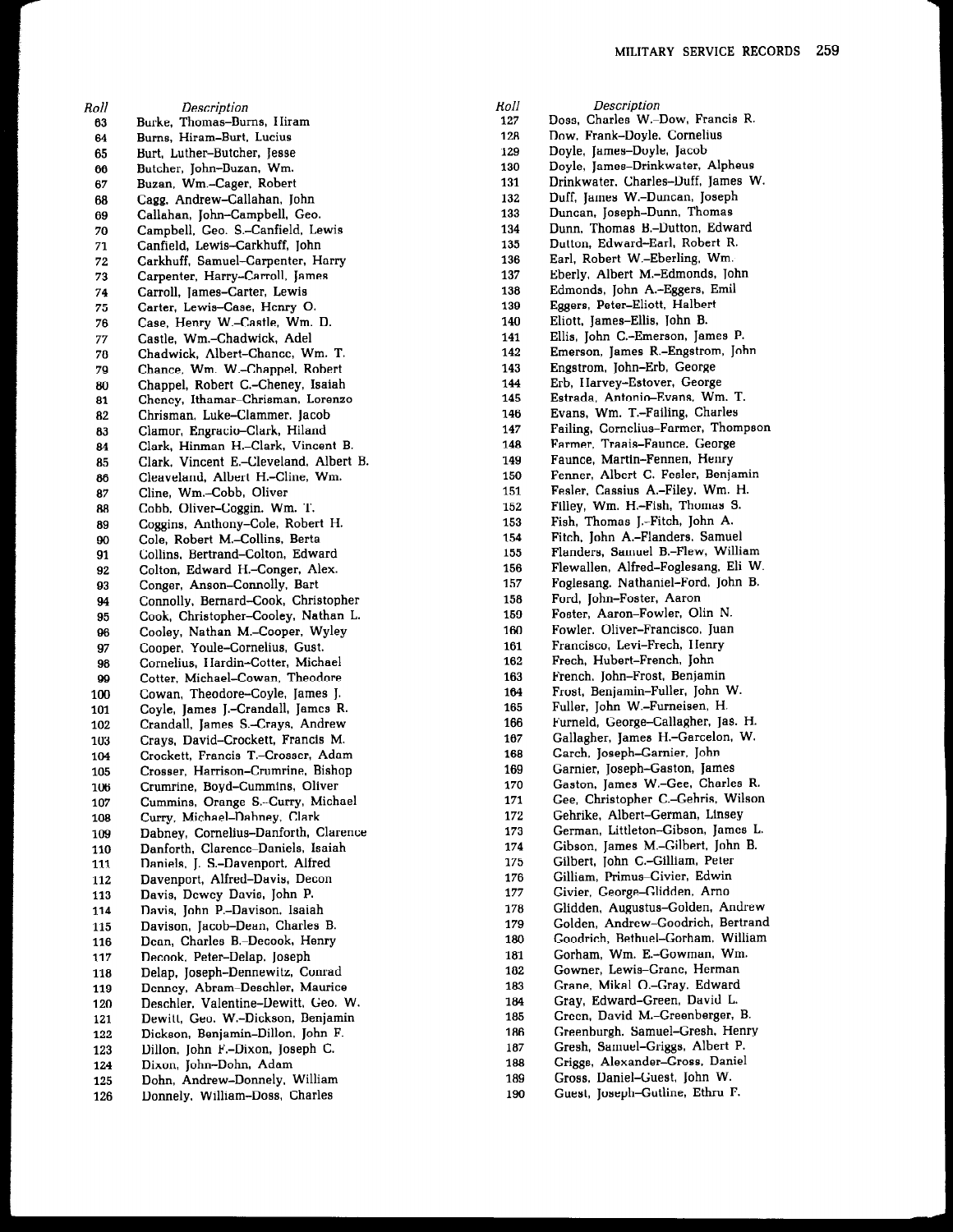R011 191 192 193 194 195 196 197 198 199 200 201 202 203 204 205 206 207 208 209 210 211 212 213 214 215 216 217 218 219 220 221 222 223 224 225 226 227 228 229 230 231 232 233 234 235 236 237 238 239 240 241 242 243 244 245 246 247 248 249 250 251 252 253 254 Description Gutling, Wm.—Haffner. W. Hafford, B.—Halbert. Silas Halbert, Smith-Hall, Ivory Hall, Ivory A.—Halliman, Thomas Halliman. Wm.-Hamilton, Robert Hamilton, Robert—Hanchett. John Hanchett, Joseph-Hannefin, J. Hanneford, Wm.—Hardin. Robert Hardin, Ruburtus—Harmer, Alfred Harmer, Amos—Harrington, Michael Harrington, Michael B.-Harris, Stephen Harris, Stephen—Hart, Jacob Hart, Jacob-Harvey. Adam Harvey, Albert—Hatch, David G. Hatch. David O.-Haw, William Haw, William—Hayes, Charles W. Hayes, Charles W.—Hazel, Jack Hazel. James H.—Heck. Theodore Hechinger, Clifford-Heiple, Henry Heiple, Henry F.-Henderson, Charles Henderson, Charles-Hennessy, Michael Hennessey, Michael—Hepler, Andrew Hepler, Clarence-Hershey. Isaac Hershey, Isaac—Hibbard, Harris Hibbard, Harry—Higgins, Jason Higgins, Jasper-Hill, Henry H. Hill, Henry H.-Hiltman, Abraham Hiltman, John—Hirschfeld, Emanuel Hirschfeld, Ernest-Hockman, Wm. W. Hockman, Wm. W.—Hoffman, Werner L. Hoffman, Wesley R.-Holder, Edward Holder, Eleano—Holly, Daniel Holly, Daniel W.—Holverson, Frank Holverson, Halver—Hopes, J. Solomon Hopes, Thomas W.—Homey, Joseph Horney, Joseph M.—Houghton, Geo. W. Houghton, Geo. W.—Howard, John Howard, John-Howland, Herbert V. Howland, Herman—Hudon, Louis Hudon, Ombro-Hughes, George Hughes, Geo. W.—Humbell, John Humber, Carroll-Hunt, William Hunt, William—Hurd, Thomas W. Hurd, Thomas—Hutchinson. Mathias Hutchinson, Mayheir-Imfeld, Ferd. Imfeld, Franz—Irvine, Robert W. Irvine, Samuel-Jackson, Charles F. Jackson, Charles F.-Jackson, Wm. A. Jackson, William A.-James, William James, W.-Jauslin, Joseph Jauss, Christian-Jenkins, John Jenkins, John-Jewett, Charles A. Jewett, Charles A.-Johnson, Chris Johnson, Chris-Johnson. James Johnson, James-Johnson, Ogden Johnson, Okey M.-Johnson, Wm. P. Johnson, Wm. Q.-Jones, Chesley Jones, Chesley-Jones, James W. Jones, James. W.-Jones, Smith Jones. Smith E.-Jordan Wm. 0. Jordan, William P.-Kaf Fes Sah Kaffey, Martin—Kauble, Benjamin Kauble, Benjamin F.-Keeley, John Keeley, John-Kell, Nathaniel

R011 255 256 257 258 259 260 261 262 263 264 265 266 267 268 269 270 271 272 273 274 275 276 277 278 279 280 281 282 283 284 285 286 287<br>288 288 289 290 291 292 293 294 295 296 297 298 299 300 301 302 303 304 305 306 307 308 309 310 311 312 313 314 315 316 317 318 **Description** Kell, Noah-Kellum. Daniel F. Kellum, Edward M.—Kelter, Daniel Keltner, Dion B.-Kennedy, Richard Kennedy, Richard—Kerney. Timothy Kemey, Whit—Keys. Southey Keys, Stephen W.-Kimball, Chas. Kimball, Chas. C.-King, Harry King, Harry—Kinley, Jacob Kinley. James—Kurkendall, Rich. Kirkendall, Robert—Kleinhans, M. Kleinhays, Wm.—Knapp, Zero Knappe, Adolph—Knowlton, Daniel Knowlton, Daniel—Kooner, Thos. Koones, Albert—Kriege, William Kriegel, Emil F.-Kurtz, John Kurtz, John-LaGraff, John B. LaGraff, Michael—LaMont, John Lamont, John-Lane, John M. Lane. John M.—Lapay, Pedro Lape, Aamon-Lathbury, John Lathe, Abner P.-Lawrence, Edward Lawrence, Edward—Leach, James Leach, James M.-Lee, Dwight, M. Lee, Earl—Leger.William Legere, Andrew—Lennon, Edward Lennon, Francis-Levan, Obediah Leven, Oscar—Lewis, Joseph Lewis, Joseph-Lewis, Wm. I. Lewis, Wm. J.-Lincoln, Thomas Lincoln. Thomas A.—Linson, Lyman Linson, Theo.—Livermore, Ben. Livermore, Ben. W.—Loftus, Martin Loftus, Martin V.—Long.Wm. H. Long, William, J.-Loucks, Peter Loucks, Peter B.-Lowe, Wm. Lowe, Wm.—Ludwig, John Ludwig, John-Lyle, Wm. W. Lyles. Alexander—Lythe, Wm. C. Lytle, Aaron W.—McCabe, Francis McCabe, Francis—McCartney, Wm. McCartney, Wm.—McClintick, H. McClintick, Henry C.-McComb, John McComb, John-McCormic, Touson McCormic, H.-McCume, P. McCume, Philip—McDonald, John McDonald, John W.-McFadden, Alex. McFadden, Alex.—McGinnis, Edward J. McGinnis, Edward J.-McGuire, John McGuire, John—McKain, James McKain, James—McKibbin, James McKibben, James F.—McLaughlin, James B. McLaughlin, James B.-McMican, Joseph McMichael, Abraham—McNeil, George McNeil, George-McTigue, Michael McTigue, Patrick—Maglalang, Julian Maglalang. Marce—Malarkey, Dennis Malarkey, James-Mangan, John Mangan, John-Manuel, Marcelin Manuel, Mark—Marlin, Wm. T. Marline, Aaron A.—Marshall, Thomas Marshall, Thomas—Martin, John Martin, John-Mary, Matthew Marx, Michael—Mathers, John D. Mathers, John F.—Mattoon, Charles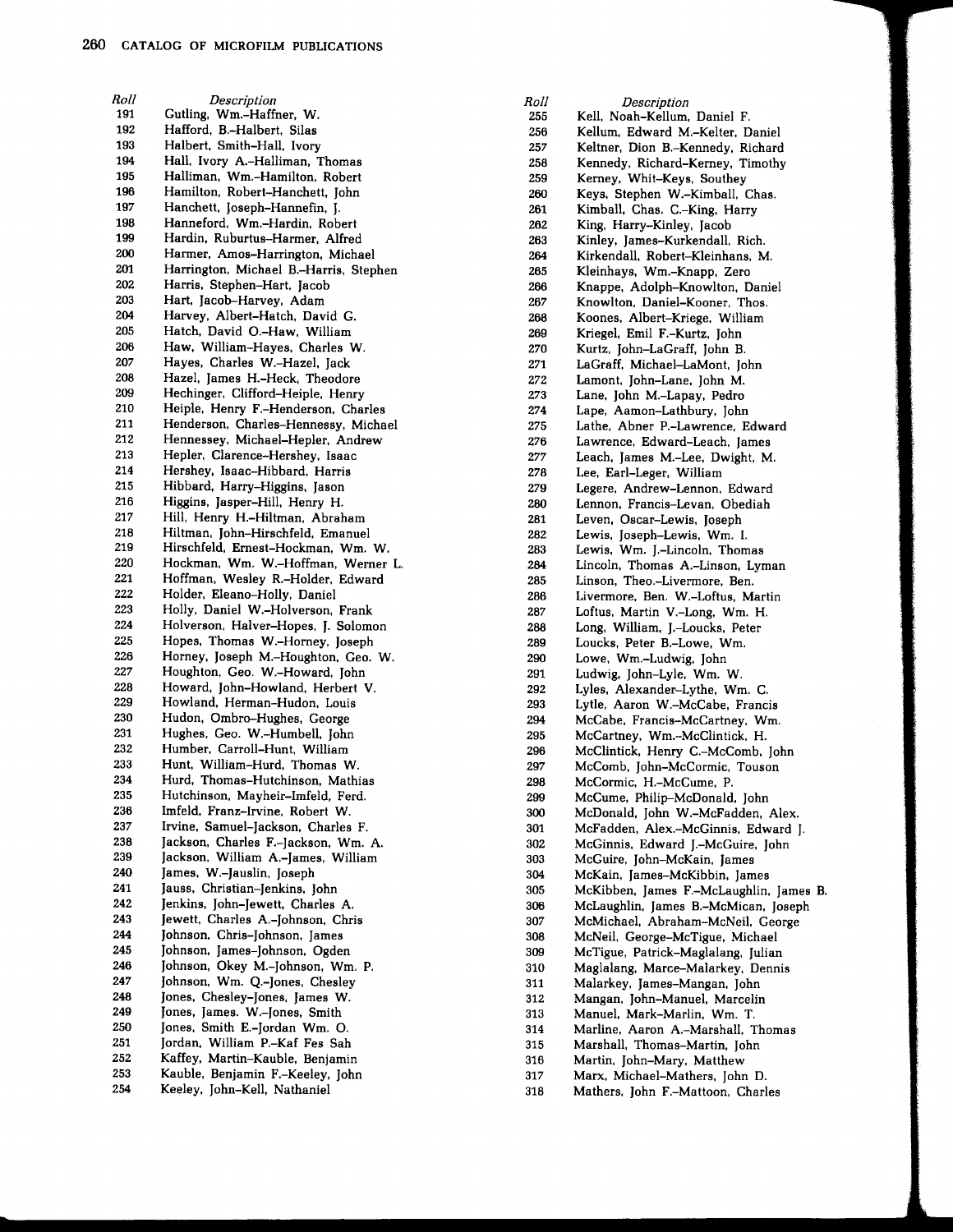Roll 319 320 321 322 323 324 325 326 327 328 329 330 331 332 333 334 335 336 337 338 339 340 341 342 343 344 345 346 347 348 349 350 351 352 353 354 355 356 357 358 359 360 361 362 363 364 365 366 367 368 369 370 371 372 373 374 375 376 377 378 379 380 381 382 **Description** Mattoon. Charles H.—Mayer. George Mayer. George—Mechling.Amos Mechling. Augustus A.-Melcoon, Samuel Meloon, Samuel S.—Merithew. Wm. H. Meritt, Allen—Metcalf, ]ames Metcalf. ]ames—Mickleborough. F. Mickleby, Theo. A.—Miller. Anthony M. Miller, Anthony W.—Miller, Henry L. Miller, Henry M.-Miller. Marvin Miller, May E.—Millington. Thos. Millington. Wm.—Minnis, Charles Minnis, Charles M.—Mitchell, Thos. Mitchell, Thomas—Monaghan. Thomas Monaghan, Thomas—Moody, ]esse G. Moody, ]ohn—Moore. Henry H. Moore. Henry W.-Moore, Wm. H. Moore. Wm. H.-Moran, James Moran, James J.-Morgan, Samuel Morgan. Samuel B.—Morris, Samuel P. Morris. Samuel P.-Morinmer. Mabel Mortimer, Marcellus—Moulton. Frank Moulton, Frank P.-Mullane, Wm. H. Mullaney, Anthony—Munson, Fred Munson. Fred—Murphy, Thomas Murphy. Thomas—Myers, Geo. A. Myers, Geo. B.-Nash, Charles A. Nash. Charles A.—Neff. ]ohn M. Neff, ]ohn S.-Nesbitt, Wm. E. Nesbitt. Wm. E.-Newman, Lazarus Newman, Leon—Nichols, Wilber Nichols. Wilbur—Noble, Geo. W. Noble, Geo. W.—Norris. Isaac Norris. Isaac—Nuckles. Wm. H. Nuckolls. Asa H.-O'Brien. John O'Brien, ]ohn—O'Donnell, Daniel O'Donnell. Daniel—Olds, Isaac Olds, Isaac—O'Neal. ]ohn T. O'Neal, John T.-Orr, William Orr. William—Otly. ]ames L. Otman, Sylvester—Owens. Thomas Owens, Thomas—Painter. ]acob Painter, Jacob–Pama, Erasmo Pamanyag. Vincente—Parker. ]acob W. Parker, James-Parrett, Joseph Parrett. Dawson A.—Patterson. Alonzo Patterson. Alonzo F.-Paulter, ]ohn Paulus, Abraham-Peary, John Peary. John C.-Pence, Francis W. Pence. Franklin—Perkins. Isa Perkins, Isaac-Perry, Thos. H. Perry, Thomas H.-Pettegreew, Wm. Pettengail, Clark—Philipsen, Herman Philipsen. One V.H.—Pick. Earle Pick, Emest—Pigott. ]ohn Pigott, John-Pixley, John S. Pixley, ]ohn W.-Plunket, Wm. Plunkett. Abraham—Pool, Thomas Pool, Thomas-Post, Joseph Post, ]oseph—Powell, Thomas Powell. Thomas-Prentice. Geo. W. Prentice, Geo. W.-Price, Timothy Price. Timothy—Pruett, Daniel Pruett, Daniel B.-Putnam, John J. Putnam, John L.-Quino, Flavio

R011 383 384 385 386 387 388 389 390 391 392 393 394 395 396 397<br>398 398 399 400 401 402<br>403 403 404 405 406 407 408 409<br>410 410 411 412 413 414 415 416 417 418 419 420 421 422 423 424 425 426 427 428 429 430 431 432 433 434 435 436 437 438 439 440 441 442 443 445 446 **Description** Quino, Marcelino—Rambo. William Rambo. William—Rannie, Alexander Rannie, Geo. A.-Ray, John G. Ray. ]ohn E.-Records, Thos. S. Records, Thompson, L.—Reed,]ohn A. Reed. ]ohn A.-Reeves. Thomas F. Reeves, Thos G.-Reissig, Adolph Reissig, ]ohn—Reynolds, Edmund Reynolds. Edwin—Rhone, Dandridge Rhone. Daniel L.—Richards.]ohn Richards, John O.-Richmond, Wm. R. Richmond Wm. S.-Rigby, Wm. H. Rigby, Wm. H.—Rinier, Peter Rinier, Samuel-Rizer, William Rizer. Wm.—Roberts. Geo. F. Roberts. Geo. F.—Robilliard. ]ohn Robin. Alfred-Robinson, Robert A. Robinson, Robt.—Robinson,Wm. F. Robinson, Wm. G.-Roe, Charles Roe. Charles-Rogge, Charles H. Rogge, Diedrich—Root. ]ohn E. Root, John E.-Ross, George Ross, George-Roush, George Roush. George A.—Rubin. Arcadio Rubio, Charles—Rupley. Henry Rupley, Henry C.-Russum, J. Russum. ]ohn W.—Sabin, Charles C. Sabin. Frederick-Sames, Pearl Sames, William ].-Sandquist, Gustave Sandra, Francis H.-Saunders, John R. Saunders, John R.-Savage, Isom Savage, Jacob-Schaefer, Nicholas Schafer, Nicholas-Schlaich, Henry Schlaich, John-Schnelzer, Francis Schnemilch, Wm.—Schuler, Wm. H. Schuler, Wm. W.—Scott. Charles H. Scott. Charles H.—Scoville. Thomas Scoville, Wallace-Sedelbauer, John L. Sedello. Pablo-Sells, David L. Sells, David M.-Shade, Geo. W. Shade, Harry—Shannon, William I. Shannon, Wm. J.-Shaw, Prince Shaw, Rodney K.-Sheldon, Shepard L. Sheldon, Shepard–Sherman, Chas. A. Sherman, Charles A.—Shinkle, Erastus Shinkle. Eugen M.-Short, ]ohn H. Short, John J.-Shuttlesworth, Wm. R. Shuttleton, John-Sim, Archibald Sim. Archie—Simpson, ]ames W. Simpson, ]ames W.—Siver. Robert Siver, Robert-Slaughter, Wm. R. Slaughter, Wm. K.-Smathers. Reuben Smathers, Robert F.-Smith, Chas. G. Smith, Chas. G.-Smith, George Smith, George-Smith, Jacob Smith, Jacob-Smith, John H. Smith, ]ohn H.-Smith, ]ohn 1. Smith, John L.-Smith, Oscar C. Smith, Oscar-Smith, Varde Smith, Varius Q.-Snakle, Peter Snaman Geo. W.—Snyder, James K. Snyder. James L.-Soules. Francis Soules, Benjamin—Speakman. Charles Speakman. Charles Y.-Spickler, Benjamin